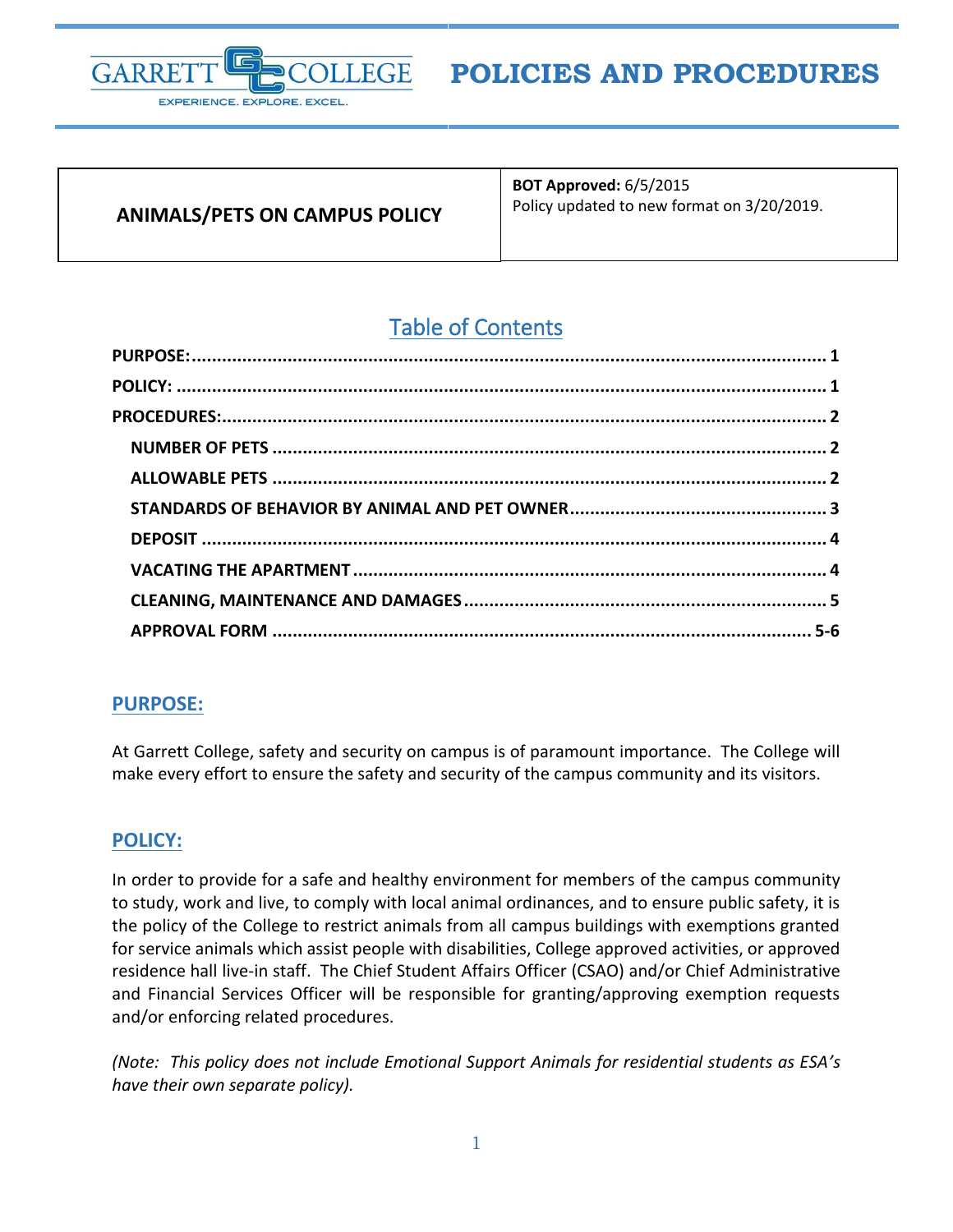

# <span id="page-1-0"></span>**PROCEDURES:**

The following agreement applies only to full-time, professional live-on staff living in designated apartments within the residence halls. Peer Leaders are not permitted to have pets other than those stated in the Residence Hall Guide. Any staff member considering the acquisition of a pet is expected to discuss this matter with the Chief Student Affairs Officer, Chief Administrative & Financial Services Officer, or their designee in advance of ownership. Any incoming live-on professional must discuss the type of pet being brought to campus to insure that it meets policy guidelines. Pet ownership is decided on a case by case basis.

# <span id="page-1-1"></span>**NUMBER OF PETS**

Live-on professionals will be permitted to own, and have live in their apartment, non-meat eating fish and non-venomous reptiles in an appropriate cage or aquarium. In addition, there is a limit of two (2) caged or aquarium pets OR one (1) cat OR one (1) dog unless special permission is granted by the Chief Student Affairs Officer, Chief Administrative & Financial Services Officer, or their designee in advance.

# <span id="page-1-2"></span>**ALLOWABLE PETS**

The following pets, according to the stated guidelines, may be allowed; No other types of pets are permitted.

#### *Fish*

• Non meat-eating fish allowed.

#### *Rodent Species*

- Hamsters, rabbits, guinea pigs and other approved, domesticated rodents (ferrets will not be approved).
- All rodents must be in a secured cage or aquarium and should not be allowed to escape the apartment.

#### *Reptiles*

- All reptiles must be in a secure aquarium or cage and should not be allowed to escape the apartment.
- Only non-venomous species are permitted.

#### *Birds*

- Must be a bird that is typically domesticated (e.g., canaries, parakeets, cockatiels, cockatoos, and other parrots).
- All birds must be caged and should not be allowed to escape the apartment.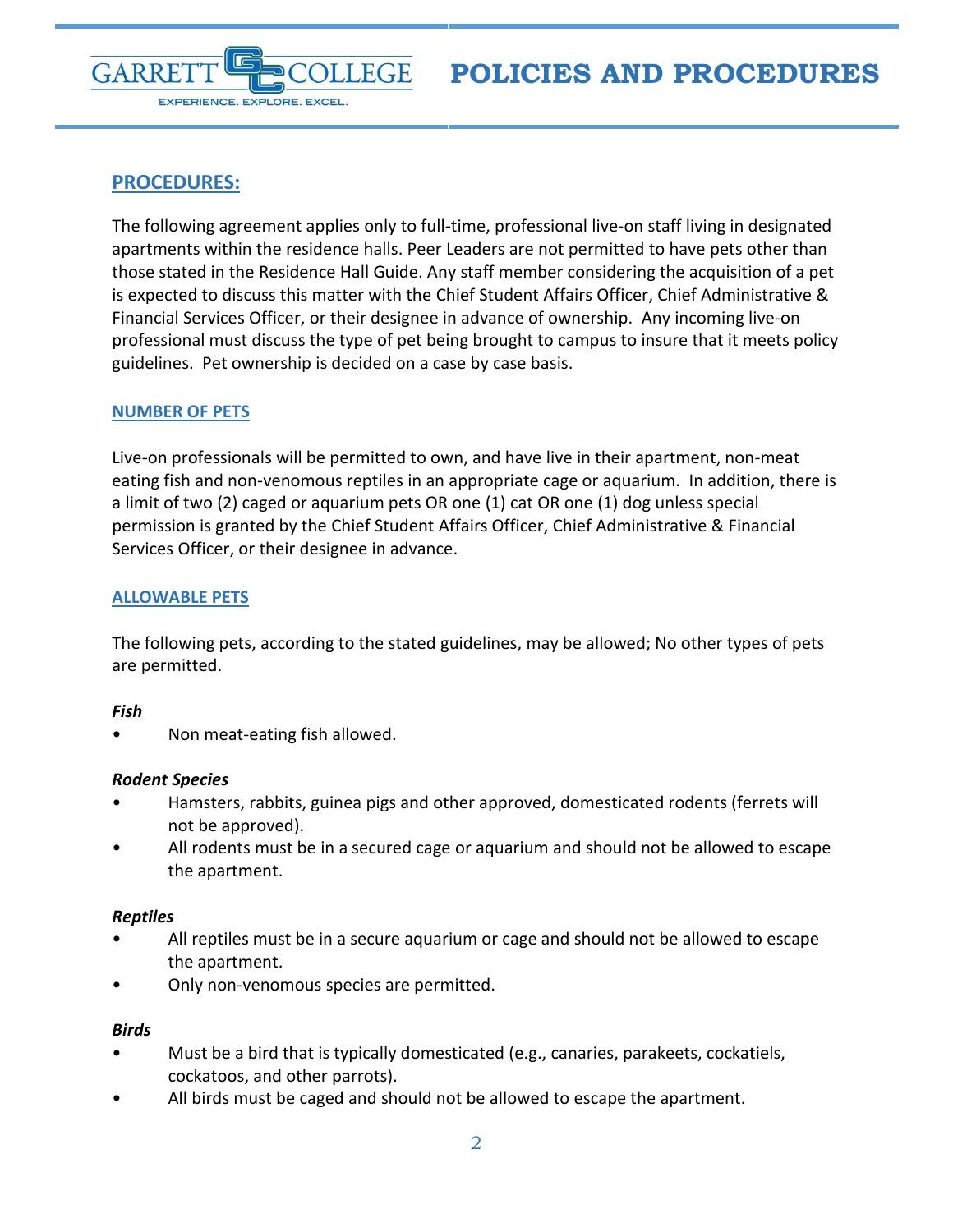#### *Cat*

**GARRE** 

EXPERIENCE. EXPLORE. EXCEL.

- Must have all required immunizations up-to-date and a copy must be on file with the Student Life Office and/or the Office of Administrative and Financial Services.
- Must be spayed or neutered. A copy of the veterinary documentation must be on file with the Student Life Office and/or the Office of Administrative and Financial Services.
- Must be licensed in Garrett County, MD and a copy of the license must be on file with the Student Life Office and/or the Office of Administrative and Financial Services.
- Must be collared and either on a leash or in a carrier outside the apartment at all times and may not be brought into any other building on-campus than the one in which it resides.

#### *Dog*

Cannot be larger than 40 pounds or taller than 24 inches

**LEGE** 

- Must possess friendly and sociable characteristics and no history of aggressive behavior.
- Must have all required immunizations up-to-date and a copy must be on file with the Student Life Office and/or the Office of Administrative and Financial Services.
- Must be licensed in Garrett County, MD and a copy of the license must be on file with the Student Life Office and/or the Office of Administrative and Financial Services.
- Must be spayed or neutered. A copy of the veterinary documentation must be on file with the Student Life Office and/or the Office of Administrative and Financial Services.
- Must be collared and on a leash outside the apartment at all times and may not be brought into any other building on-campus than the one in which it resides.

#### <span id="page-2-0"></span>**STANDARDS OF BEHAVIOR BY ANIMAL AND PET OWNER**

Health, sanitary, safety, and disruptive standards must be maintained as follows:

- Pets must not be taken into the student living areas. Pets are only permitted in the hallways if:
	- a) They are being transported to the owner's apartment,
	- b) They are being transported outside from the owner's apartment
- All pets must be on a leash or in a carrier at any time the pet is outside of the staff member's apartment.
- Pet feces must be disposed of properly. It is the owner's responsibility to shovel feces from College grounds, dispose of it in a plastic bag, and then place that bag in an outside garbage can. Clean up must occur IMMEDIATELY.
- Pet accidents within the apartment must be promptly cleaned up using appropriate cleaning products.
- Regular and routine cleaning of floors, kennels, cages, and litter boxes must occur. The strong odor of a pet emanating from the apartment is not acceptable.
- Pets must not be allowed to disrupt others (e.g., barking continuously, squawking, yowling, howling, etc.). Pets which constitute a nuisance to other residents, as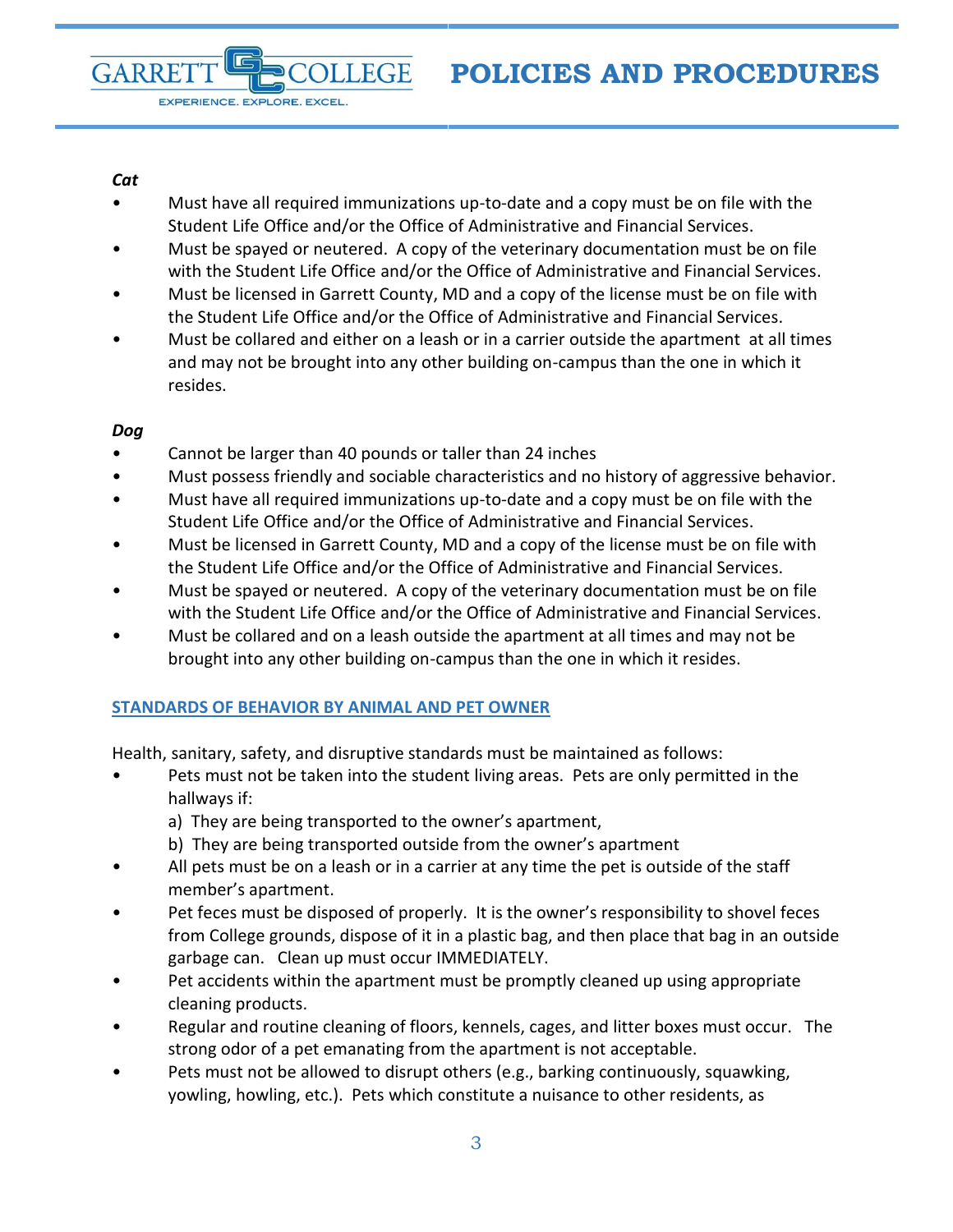determined by the Director of Student Development must be removed within seven (7) days of notification by the Director.

• All liability for the actions of the animal (bites, scratches, etc.) is the responsibility of the owner.

**FGE** 

Violations concerning any of the aforementioned may result in the staff member having to find alternative housing off-campus for the pet. Please remember that having a pet is a privilege, not a right. The Chief Student Affairs Officer or Chief Administrative & Financial Services Officer or designee will make the final decisions in these matters.

### <span id="page-3-0"></span>**DEPOSIT**

**GARRE** 

EXPERIENCE. EXPLORE. EXCEL.

A \$100.00 refundable deposit will be paid to the Business Office seven (7) days prior to acquiring/moving in a pet (deposit not required for fish). This deposit will be used to cover possible damage to College property caused by the pet. There will be an initial apartment condition inventory completed by the live-on professional and assessed by the Director of Student Development or designee PRIOR to the pet's arrival. Any College- owned soft-sided, upholstered furniture or bedding will be inspected and noted on the apartment condition inventory. The live-on professional will be responsible for protecting all furniture in order to reduce the potential damage that could be caused by pets. If there is any damage to the apartment or the contents of the apartment supplied by the College, the live-on professional will be responsible for the cost of the repair or replacement. The cost of the damage will be taken out of the deposit. If the cost exceeds the deposits, the live-on professional is to pay any cost above the amount of the deposit.

#### <span id="page-3-1"></span>**VACATING THE APARTMENT**

At the time the staff member moves out of his/her apartment, or no longer owns the pet(s), the Director of Student Development will again assess the apartment and determine if damage to College property can be attributed to the pet(s). The Director of Student Development or designee maintains the right to conduct planned apartment inspections annually to assess for pet damage and make decisions regarding continued pet ownership. The owner must be present during the time of inspection.

- If damages are greater than \$100.00, the staff member will be charged and be required to make full payment within thirty (30) days.
- If damage is less than \$100.00, the staff member will receive the remaining balance of his/her deposit within thirty (30) days. Vacate dates may be influenced by repair/replacement schedule as necessary based on any damages caused by the pet.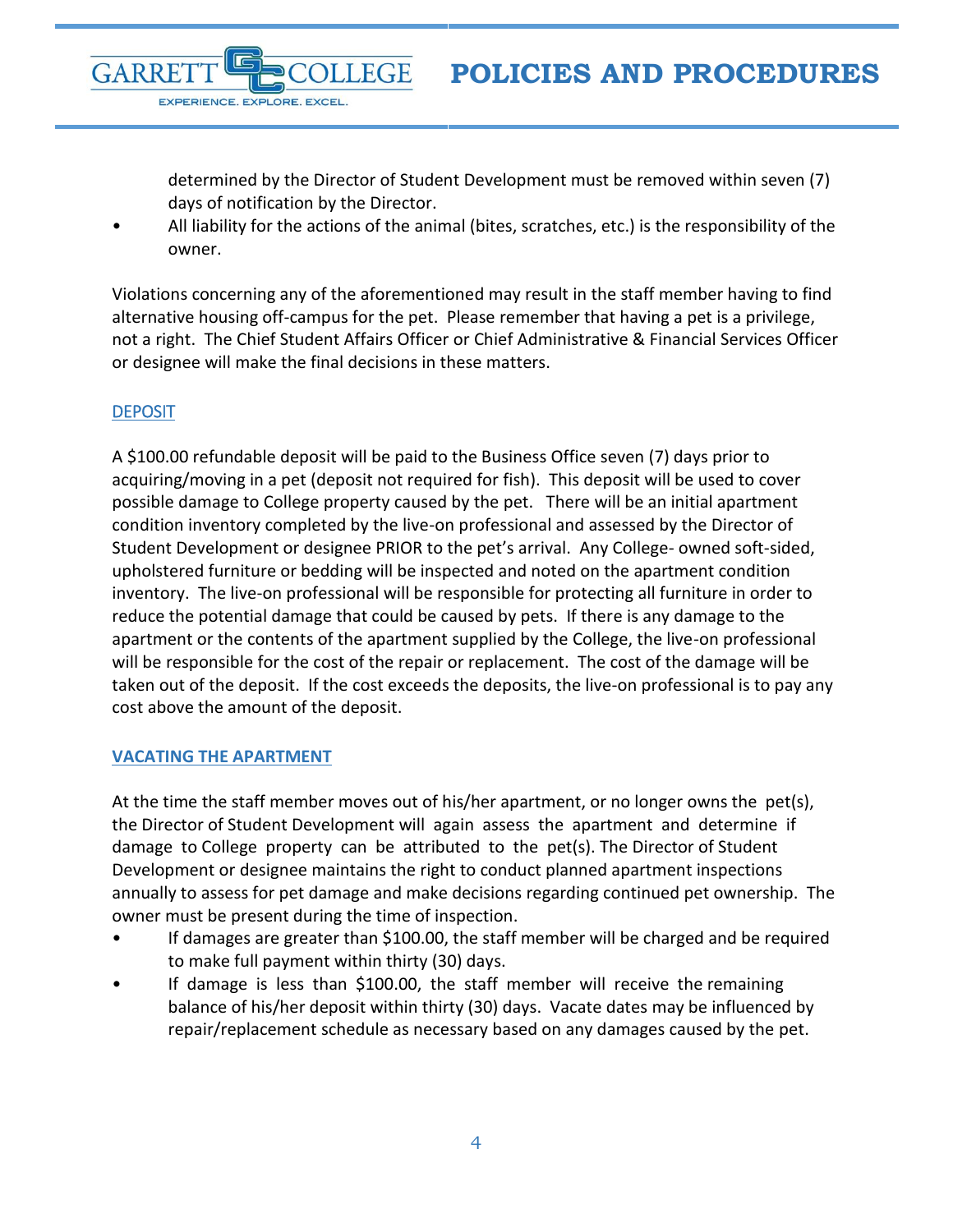#### <span id="page-4-0"></span>**CLEANING, MAINTENANCE AND DAMAGES**

EXPERIENCE. EXPLORE. EXCEL.

**FGE** 

**GARRE** 

Apartment cleanliness both during occupancy and post-occupancy is important. Continued standards of cleanliness, as it relates to health issues, are expected. Further, the staff member has an obligation to make sure that the apartment is as clean as the original standard. This also includes thorough steam cleaning and vacuuming of carpets and College-owned furniture. The cost of damages and extraordinary cleaning caused by the pet are the responsibility of the staff member.

- Replacement or repair of damaged items will be the financial responsibility of the staff member.
- All assessments will be at the real replacement or repair cost. Replacement carpet will be charged at a prorated rate based on the age of the carpet.
- Extraordinary cleaning charges shall be deemed appropriate by the Chief Student Affairs Officer, Chief Administrative & Financial Services Officer or designee if such charges are required as a result of the pet living in the apartment.
- When maintenance within the apartment is needed while the owner and pet still occupy the residence, the repair must be a scheduled visit. The animal must be contained within a kennel, crate, or unoccupied room during the repair.
- If there is an emergency need for maintenance or security to access a live-on professional staff member's apartment, they must first contact the professional staff member to gain access to their apartment. If it is deemed essential that maintenance or security staff must enter the apartment immediately, they are authorized to do so, but should still contact the staff member or his/her designee so that the pet may be controlled.

#### <span id="page-4-1"></span>**APPROVAL FORM**

Those staff members wishing to purchase/move-in a pet will be required to complete the Residence Hall Staff Pet Procedure Acknowledgement and Agreement Form *(attached/on next page).* A copy of the form will be maintained with the staff member's records in the Office of Student Affairs.